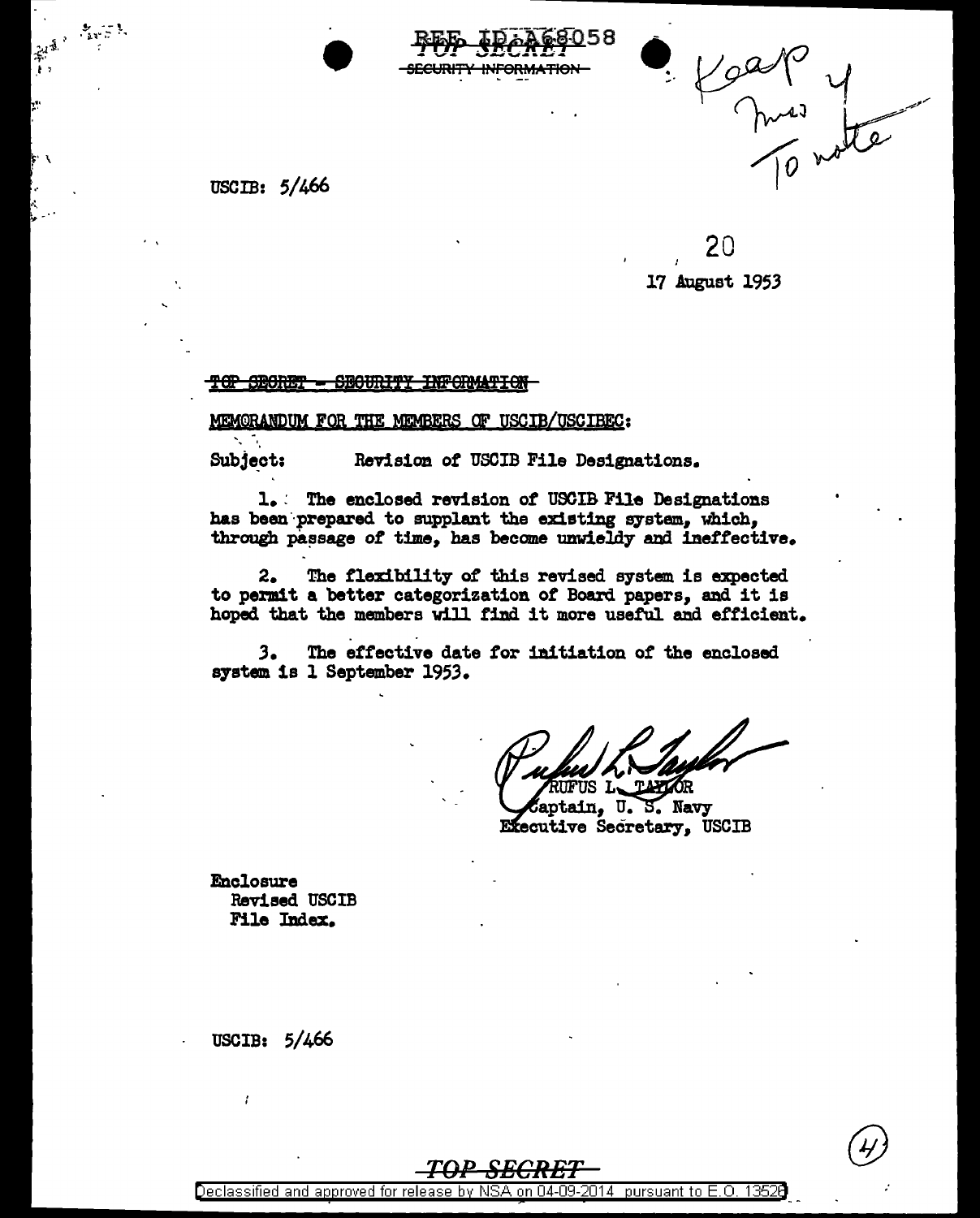

 $\omega_{\rm c} \rightarrow \infty$  .

 $\mathcal{A}^{\pm}$ 

 $\Delta$ 

 $\label{eq:2.1} \mathcal{L}(\mathcal{L}^{\text{max}}_{\mathcal{L}}(\mathcal{L}^{\text{max}}_{\mathcal{L}}),\mathcal{L}^{\text{max}}_{\mathcal{L}^{\text{max}}_{\mathcal{L}}})$ 



 $\hat{\mathbf{r}}$ 

 $\hat{\boldsymbol{\epsilon}}$ 

## USCIB FILE INDEX

| 1/  | Tripartite (U.S.-U.K.-CAN.) Relations |
|-----|---------------------------------------|
| 2/  | Foreign Liaison                       |
| 3/  | U.S. - Canadian Relations             |
| 4/  | USCIB Organization and Charter        |
| 5/  | Administrative                        |
| 6/  | <b>IRSIG</b>                          |
| 7/  | COMINT Arrangements for SACLANT       |
| 8/  | U.S. Monitoring Activities            |
| 9/  |                                       |
| 10/ | COMINT Collaboration with Australia   |
| 11/ | Legislation of Interest               |
| 12/ |                                       |
| 13/ | Security Regulations                  |
| 14/ | U.S. - British Relations              |
| 15/ | Plain Language (P/L)                  |
| 16/ |                                       |
| 17/ | Atomic Energy                         |
| 18/ | Official Histories                    |
| 19/ | Liaison for Special Coverage          |
| 20/ | Communication Deception Policy        |
| 21/ |                                       |
| 22/ | <b>Research and Development</b>       |
| 23/ |                                       |
| 24/ | Atomic Energy Program of USSR         |

 $\hat{\mathbf{v}}$ 

## TOP SECRET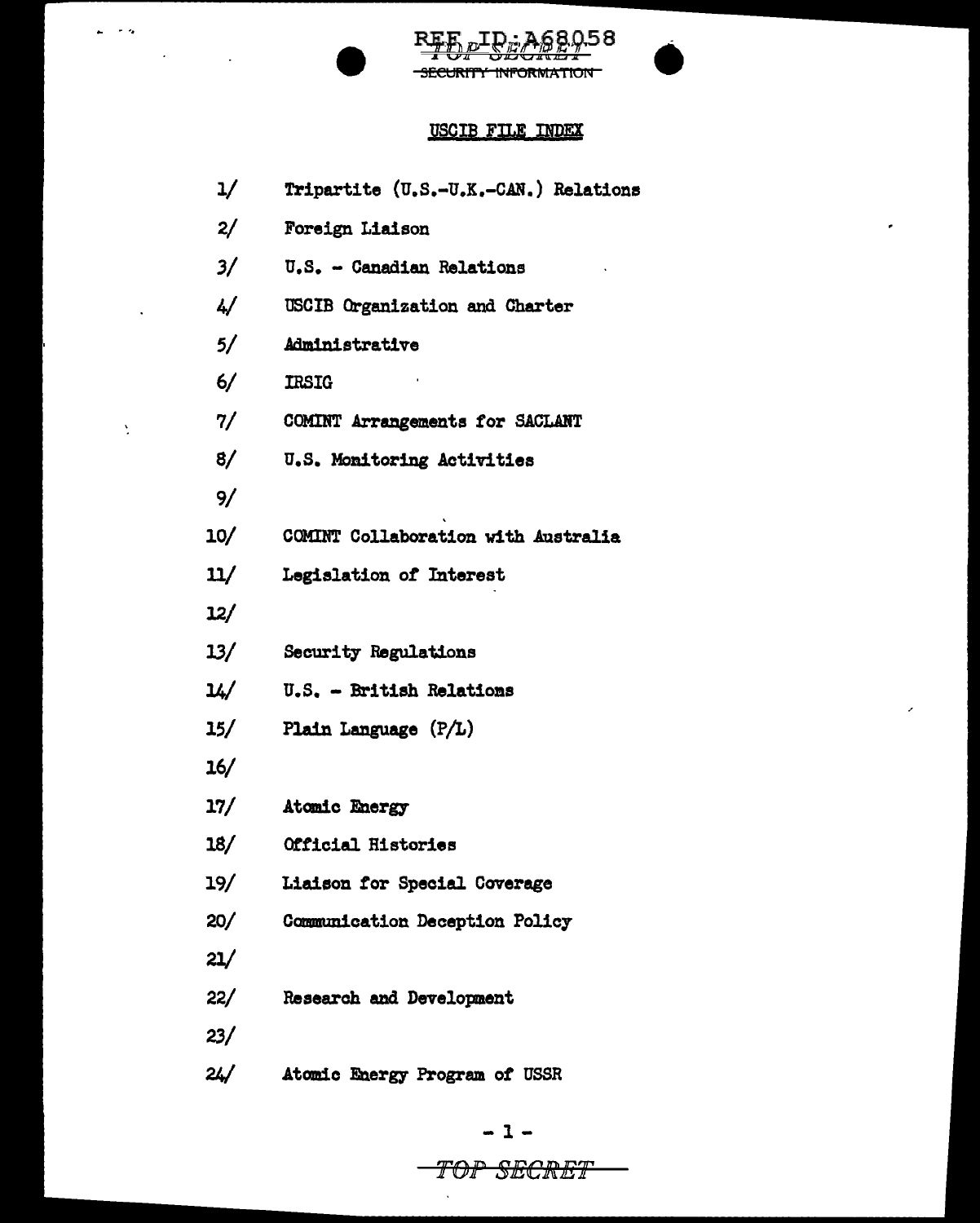

SECURITY INFORMATION

- $26/$ CONSIDO
- $27/$ Intelligence Mobilization
- $28/$ Voice of America
- $29/$ Third Party Collaboration
- $30/$
- $31/$
- $32/$ COMINT Arrangements for SACEUR
- $33/$ Communication Security Monitoring
- $34/$ Counter-Espionage Center

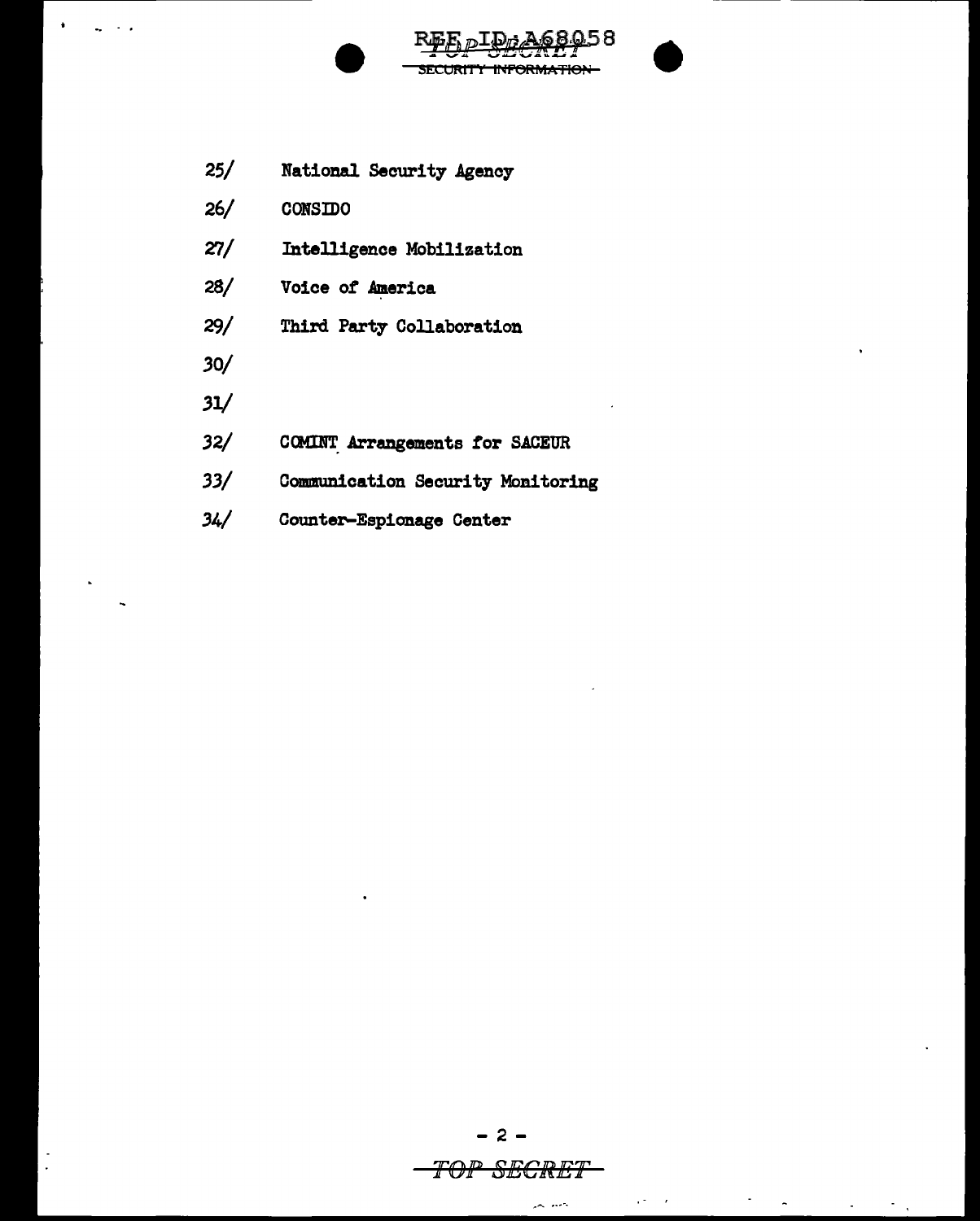

USCIB 1/ Tripartite (u.s.-u.K.-CAN.) Relations

USCIB 2/ Foreign Liaison

USCIB *3/ 3.V 3.2/ 3.3/ 3.41\_-* - *3.5/*  3.6/ 3.7/ 3.8/  $3.9/$ <br> $3.10/$ u.s. - Canadian Relations U.S. - Canadian COMINT Agreement Canadian Indoctrinated Personnel LOCUS **CBSLO** Dissemination to Canada Visits *ot* U.S. Personnel to Canadian Establishments u.s. COMINT Units in Canada Commurdcatfons Branch (CB) and Commmications Research Committee (CRC) Canadian CCMINT Units

Visits of Canadian Personnel to U.S. Establishments

USCIB  $4/$ USCIB Organization and Charter  $4.1/ -$  NSCID Number 9<br> $4.2/ -$  USCIB Directive

USCIB Directives

USCIB 5/ Administrative

> 5.1/ 5.2/ *S.3/*  Membership Agenda, Minutes, Meetings, and Resumes *ot*  Decisions - USCIB Agenda, Minute81 Meetings, and Resumes *ot*  Decisions - USCIBEC

## *TOP S-ECR-ET*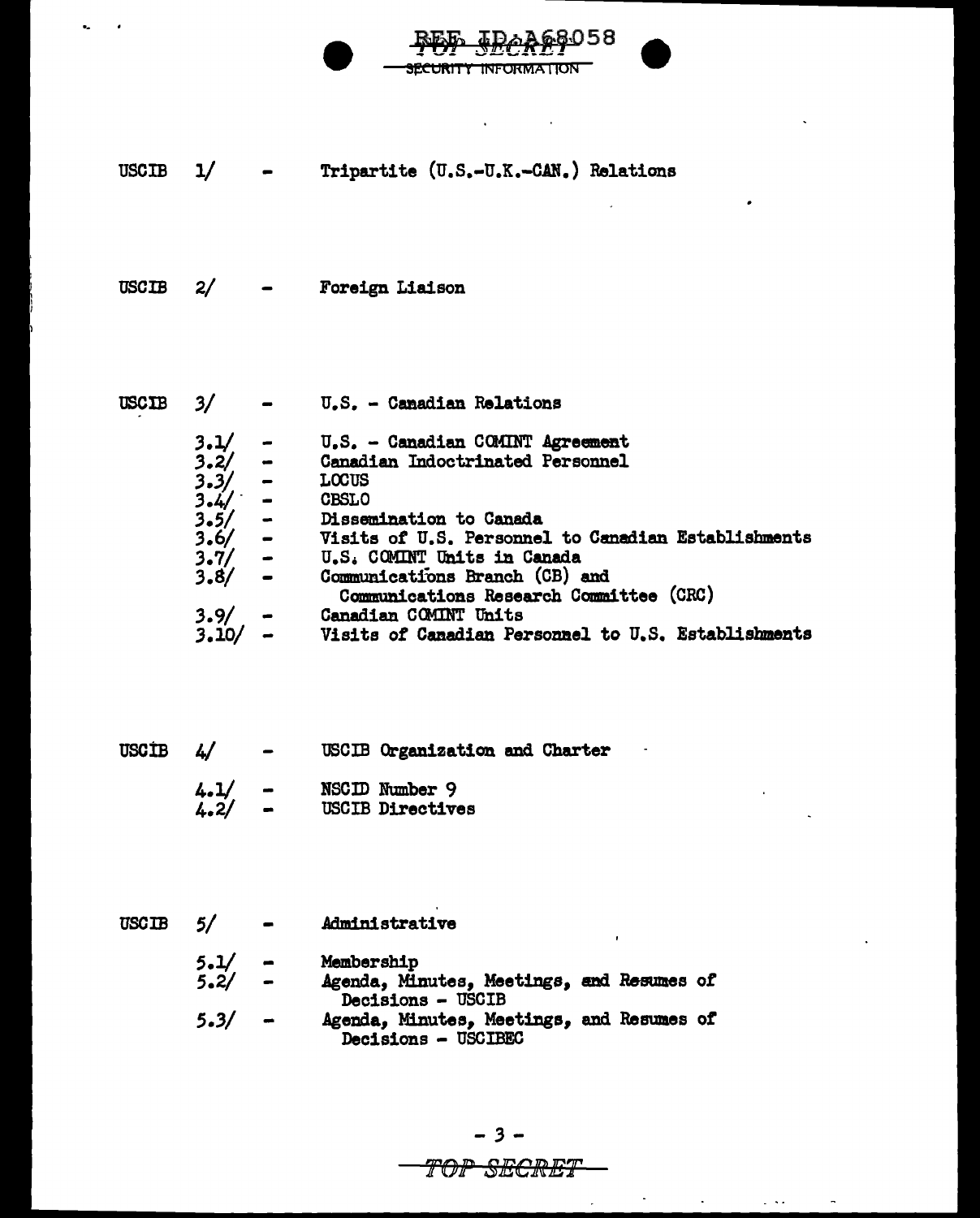SECURITY INFORMATION **IRSIG**  $6/$ 

**REE** 

.೧.೯.৪

 $\cdot$  .

 $\lambda$ 

- $7/$ COMINT Arrangements for SACLANT **USCIB**  $\bullet$
- $8/$ U.S. Monitoring Activities **USCIB**  $\bullet$  . The set of  $\bullet$  $8.1/$ <br> $8.2/$ <br> $8.3/$ <br> $8.4/$ <br> $8.5/$  $\overline{\phantom{0}}$ Army  $\frac{1}{1}$ Navy Air Force CIA  $\overline{a}$ State
- **USCIB**  $9/$  $\ddot{\phantom{0}}$

**USCIB** 

 $\ddot{\phantom{a}}$ 

- $USCIB$  10/ COMINT Collaboration with Australia
- USCIB  $11/$ Legislation of Interest  $\blacksquare$

USCIB 12/

$$
-4-
$$

## TOP SECRET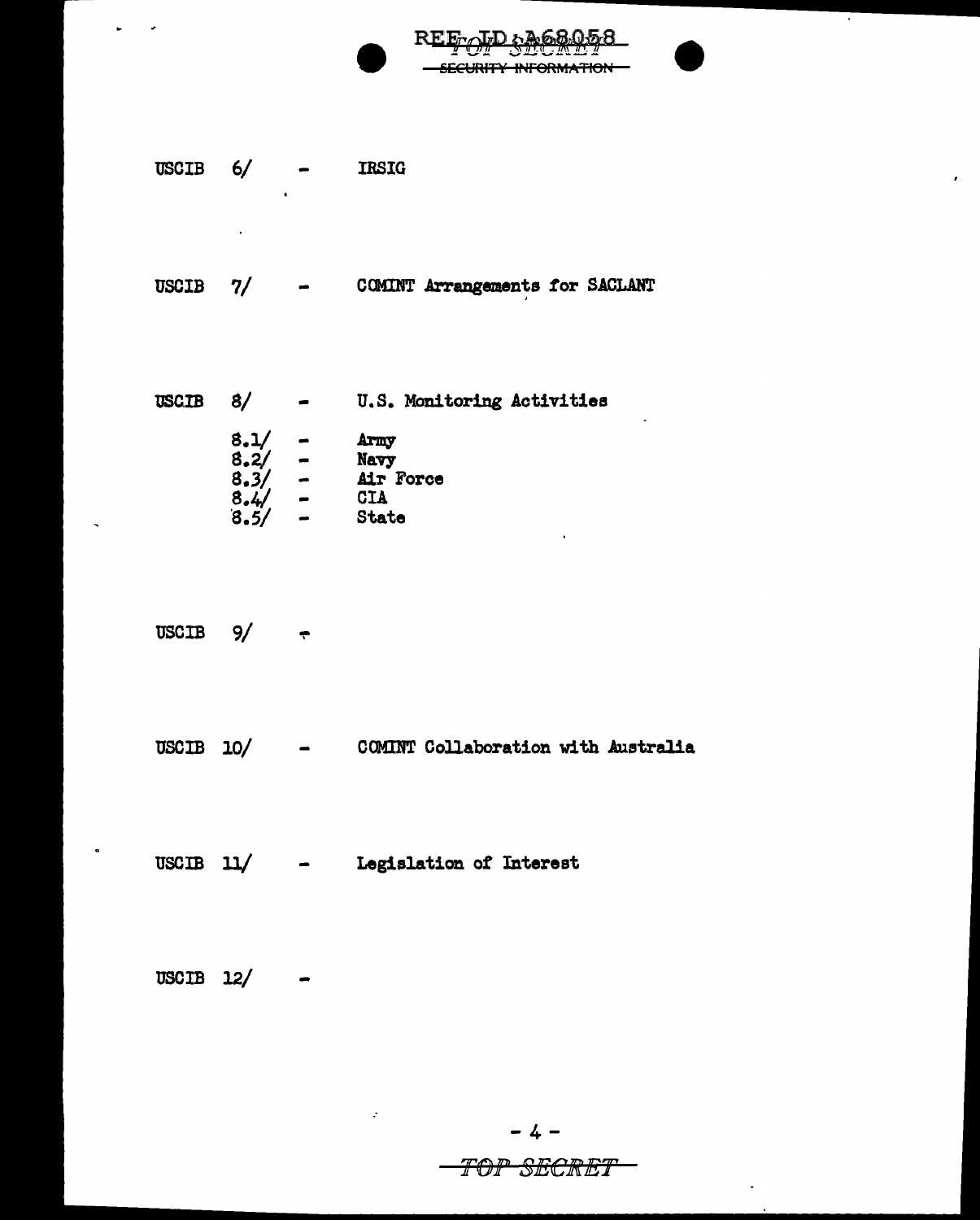| USCIB $13/$ |       |                          | <b>Security Regulations</b>                  |
|-------------|-------|--------------------------|----------------------------------------------|
|             | 13.1/ |                          | Clearance Standards and Procedures           |
|             | 13.2/ | $\blacksquare$           | Requests for Clearance and/or Indoctrination |
|             | 13.3/ | $\overline{\phantom{a}}$ | U.S. Indoctrinated Personnel                 |
|             | 13.4/ | $\blacksquare$           | Codewords                                    |
|             | 13.5/ | $\sim$                   | Compromises                                  |
|             | 13.6/ | $\blacksquare$           | Courier Routes                               |
|             | 13.7/ | $\blacksquare$           | Access to COMINT Activities and Material     |
|             | 13.8/ |                          | <b>Classification Policy</b>                 |

 $L_{D}$ :  $A68058$ 

 $\bar{\nu}$ 

**SECURITY INFORMATION** 

| <b>USCIB</b> | - 14/                                        |           | U.S. - British Relations                          |
|--------------|----------------------------------------------|-----------|---------------------------------------------------|
|              | 14.1/                                        | -         | U.S. - British COMINT Agreement                   |
|              |                                              |           | <b>British Indoctrinated Personnel</b>            |
|              | $\frac{1}{4}$ , 2/ -<br>$\frac{1}{4}$ , 3/ - |           | <b>SUSLO</b>                                      |
|              | $14.4/ -$                                    |           | <b>SBLO</b>                                       |
|              | $14.5/ -$                                    |           | Dissemination to United Kingdom                   |
|              | $14.6/ -$                                    |           | Visits of U.S. Personnel to U.K. Establishments   |
|              |                                              |           | U.S. COMINT Units in U.K.                         |
|              | $4.9$<br>$14.7/$ -<br>14.8/                  |           | Government Communications Headquarters (GCHQ) and |
|              |                                              |           | London Signal Intelligence Board (LSIB)           |
|              | 14.9/                                        | $\bullet$ | British COMINT Units                              |
|              | $14.10/ -$                                   |           | Visits of U.K. Personnel to U.S. Establishments   |

- Plain Language  $(P/L)$ USCIB  $15/$ 

 $USCIB$  16/

USCIB 17/ - Atomic Energy

 $\sim 1$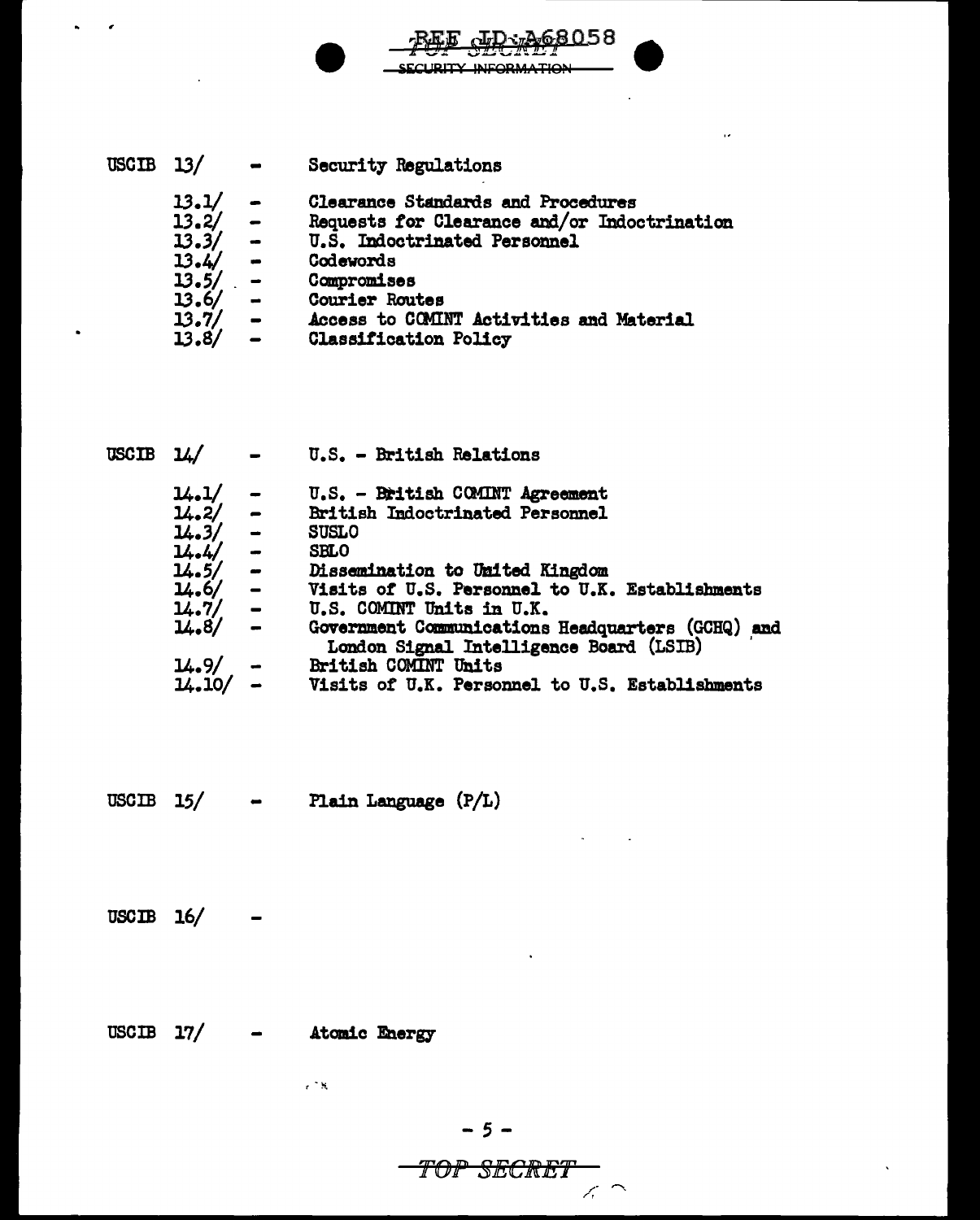|       |                 | SECURITY-INFORMATION                                                                                                                                                                                |
|-------|-----------------|-----------------------------------------------------------------------------------------------------------------------------------------------------------------------------------------------------|
|       |                 |                                                                                                                                                                                                     |
|       |                 |                                                                                                                                                                                                     |
|       | USCIB $18/$ -   | Official Histories                                                                                                                                                                                  |
|       |                 |                                                                                                                                                                                                     |
|       |                 |                                                                                                                                                                                                     |
|       |                 |                                                                                                                                                                                                     |
|       |                 | USCIB 19/ - Liaison for Special Coverage                                                                                                                                                            |
|       |                 |                                                                                                                                                                                                     |
|       |                 |                                                                                                                                                                                                     |
|       |                 |                                                                                                                                                                                                     |
|       | USCIB $20/$ -   | <b>Communication Deception Policy</b>                                                                                                                                                               |
|       |                 |                                                                                                                                                                                                     |
|       |                 |                                                                                                                                                                                                     |
|       |                 |                                                                                                                                                                                                     |
| USCIB | 21/             |                                                                                                                                                                                                     |
|       |                 |                                                                                                                                                                                                     |
|       |                 |                                                                                                                                                                                                     |
|       |                 |                                                                                                                                                                                                     |
|       |                 | USCIB 22/ - Research and Development                                                                                                                                                                |
|       |                 |                                                                                                                                                                                                     |
|       |                 |                                                                                                                                                                                                     |
|       |                 |                                                                                                                                                                                                     |
|       | $USCIB$ 23/ $-$ |                                                                                                                                                                                                     |
|       |                 |                                                                                                                                                                                                     |
|       |                 |                                                                                                                                                                                                     |
|       |                 |                                                                                                                                                                                                     |
|       |                 | USCIB 24/ - Atomic Energy Program of USSR                                                                                                                                                           |
|       |                 |                                                                                                                                                                                                     |
|       |                 | $\mathbf{G}$                                                                                                                                                                                        |
|       |                 |                                                                                                                                                                                                     |
|       | USCIB $25/$ $-$ | National Security Agency                                                                                                                                                                            |
|       |                 | 25.1/ - General Priorities Committee (GPC)<br>25.2/ - Intercept Priorities Committee (IPC)<br>25.3/ - Processing Priorities Committee (PPC)<br>25.4/ - NSA Directives<br>25.5/ - NSA General Orders |
|       |                 |                                                                                                                                                                                                     |
|       |                 |                                                                                                                                                                                                     |
|       |                 |                                                                                                                                                                                                     |

l,

 $-6 -$ <br>-TOP SECRET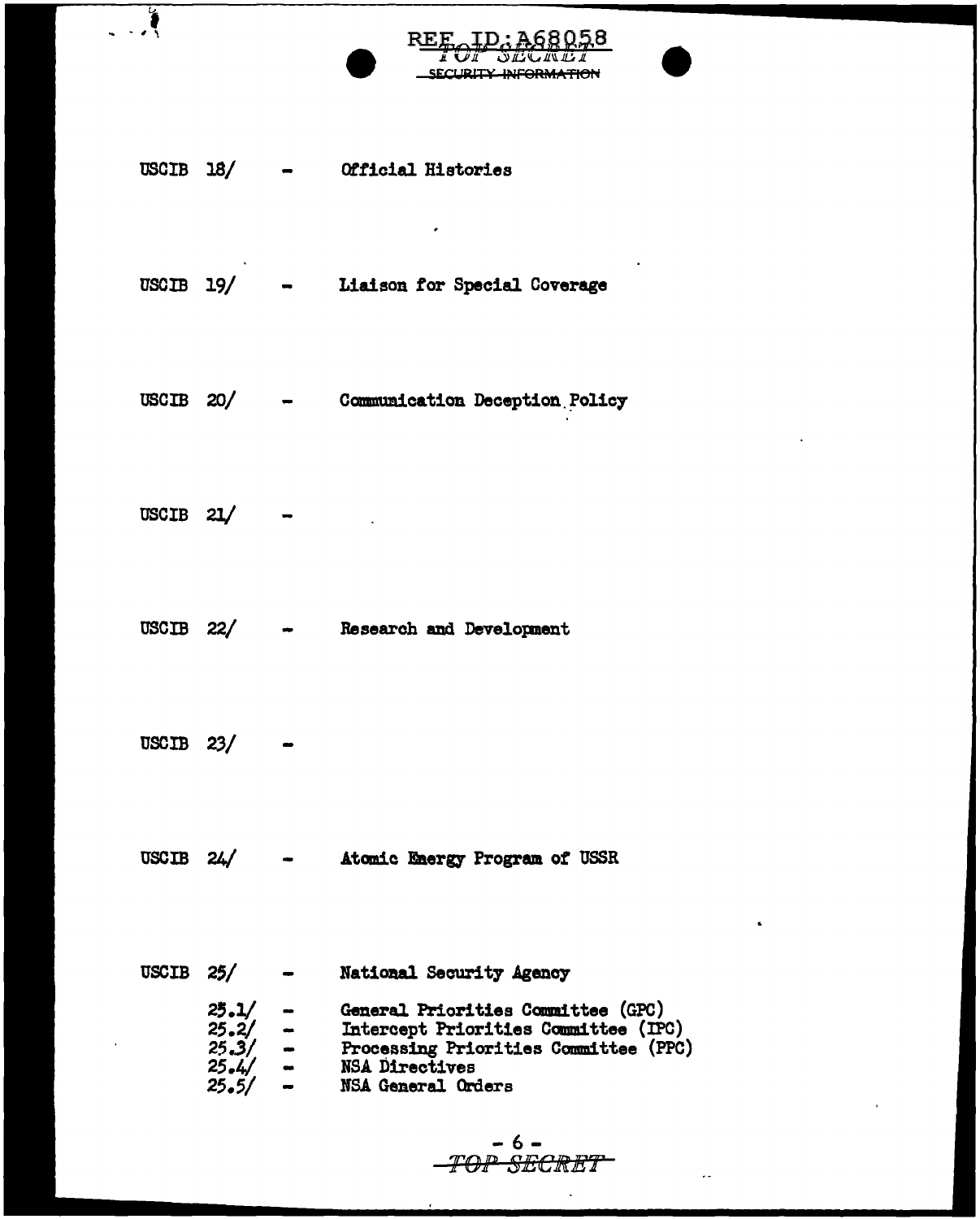

USCIB  $26/$ **CONSIDO** 

 $\int$ 

Intelligence Mobilization USCIB  $27/$ 

 $USCIB$  28/ Voice of America

USCIB  $29/$ Third Party Collaboration  $\bullet$  $29.1/$ <br> $29.2/$ Security Problems Involving 3rd Parties (General)  $\bullet$ **NATO**  $\bullet$  $29.3/$  $\frac{1}{2}$  $29.4/$  $EO$  3.3(h)(2) PL 86-36/50 USC 3605  $29.5/$  $29.6/$  $29.7/$  $29.8/$  $29.9/$ <br> $29.10/$  $\bullet$ - $29.11/$  $\overline{\phantom{a}}$  $29.12/$  $29.13/$ 

68058

SECURITY INFORMATION-

 $USCIB$  30/

USCIB  $31/$